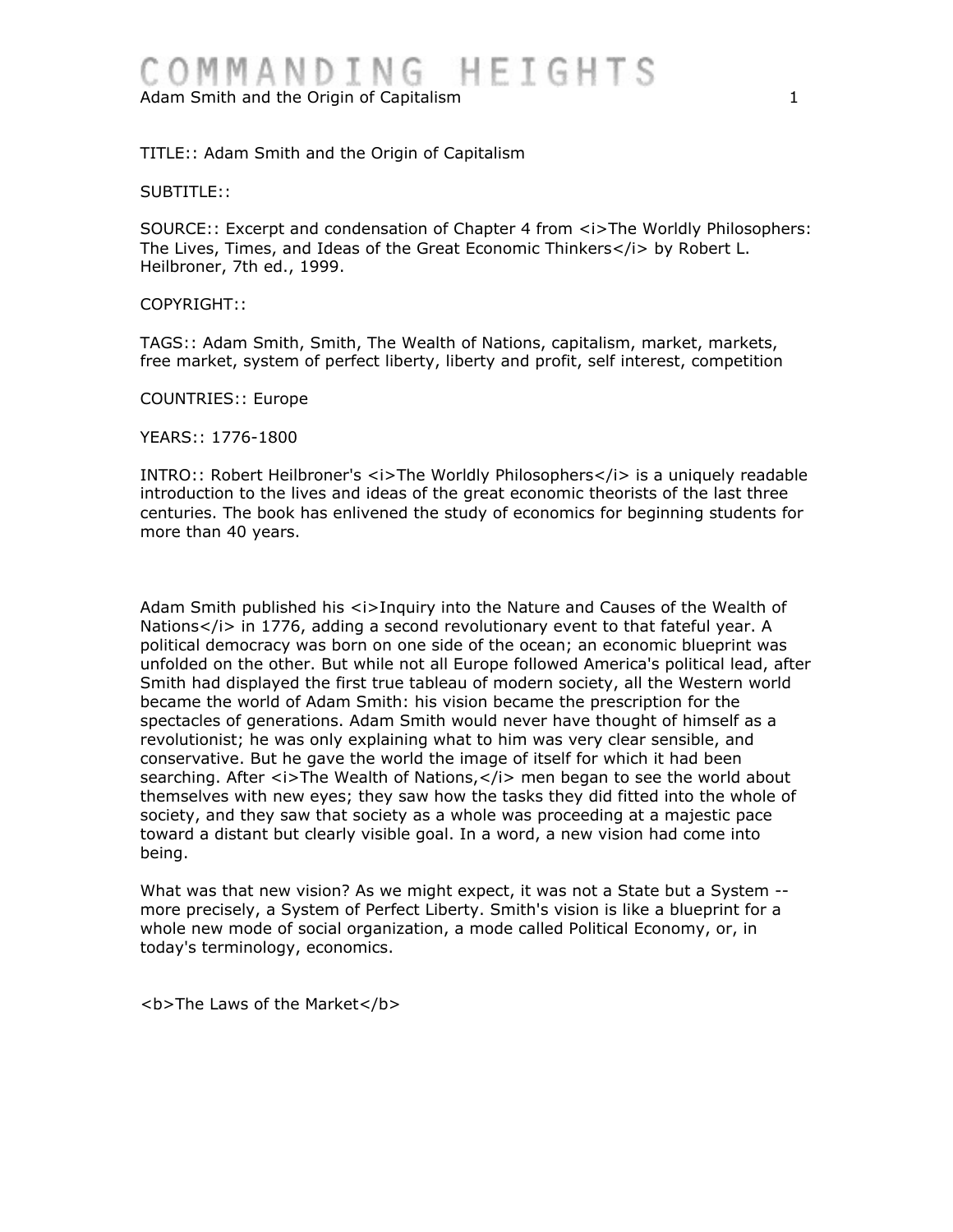Adam Smith and the Origin of Capitalism 2

At the center of this blueprint are the solutions to two problems that absorb Smith's attention. First, he is interested in laying bare the mechanism by which society hangs together. How is it possible for a community in which everyone is busily following his self-interest not to fly apart from sheer centrifugal force? What is it that guides each individual's private business so that it conforms to the needs of the group? With no central planning authority and no steadying influence of age-old tradition, how does society manage to get those tasks done which are necessary for survival?

These questions lead Smith to a formulation of the laws of the market. What he sought was "the invisible hand," as he called it, whereby "the private interests and passions of men" are led in the direction "which is most agreeable to the interest of the whole society."

But the laws of the market will be only a part of Smith's inquiry. There is another question that interests him: whither society? The laws of the market are like the laws that explain how a spinning top stays upright; but there is also the question of whether the top, by virtue of its spinning, will be moved along the table.

To Smith and the great economists who followed him, society is not conceived as a static achievement of mankind which will go on reproducing itself, unchanged and unchanging, from one generation to the next. On the contrary, society is seen as an organism that has its own life history. Indeed, in its entirety <i>The Wealth of Nations</i> is a great treatise on history, explaining how "the system of perfect liberty" (also called "the system of natural liberty") -- the way Smith referred to commercial capitalism -- came into being, as well as how it worked.

Adam Smith's laws of the market are basically simple. They tell us that the outcome of a certain kind of behavior in a certain social framework will bring about perfectly definite and foreseeable results. Specifically they show us how the drive of individual self-interest in an environment of similarly motivated individuals will result in competition; and they further demonstrate how competition will result in the provision of those goods that society wants, in the quantities that society desires, and at the prices society is prepared to pay.

But self-interest is only half the picture. It drives men to action. Something else must prevent the pushing of profit hungry individuals from holding society up to exorbitant ransom. This regulator is competition, the conflict of the self-interested actors on the marketplace. A man who permits his self-interest to run away with him will find that competitors have slipped in to take his trade away. Thus the selfish motives of men are transmuted by interaction to yield the most unexpected of results: social harmony.

But the laws of the market do more than impose a competitive price on products. They also see to it that the producers of society heed society's demands for the quantities of goods it wants. Let us suppose that consumers decide they want more gloves than are being turned out, and fewer shoes. Accordingly the public will scramble for the stock of gloves on the market, while the shoe business will be dull. As a result glove prices will tend to rise, and shoe prices will tend to fall. But as glove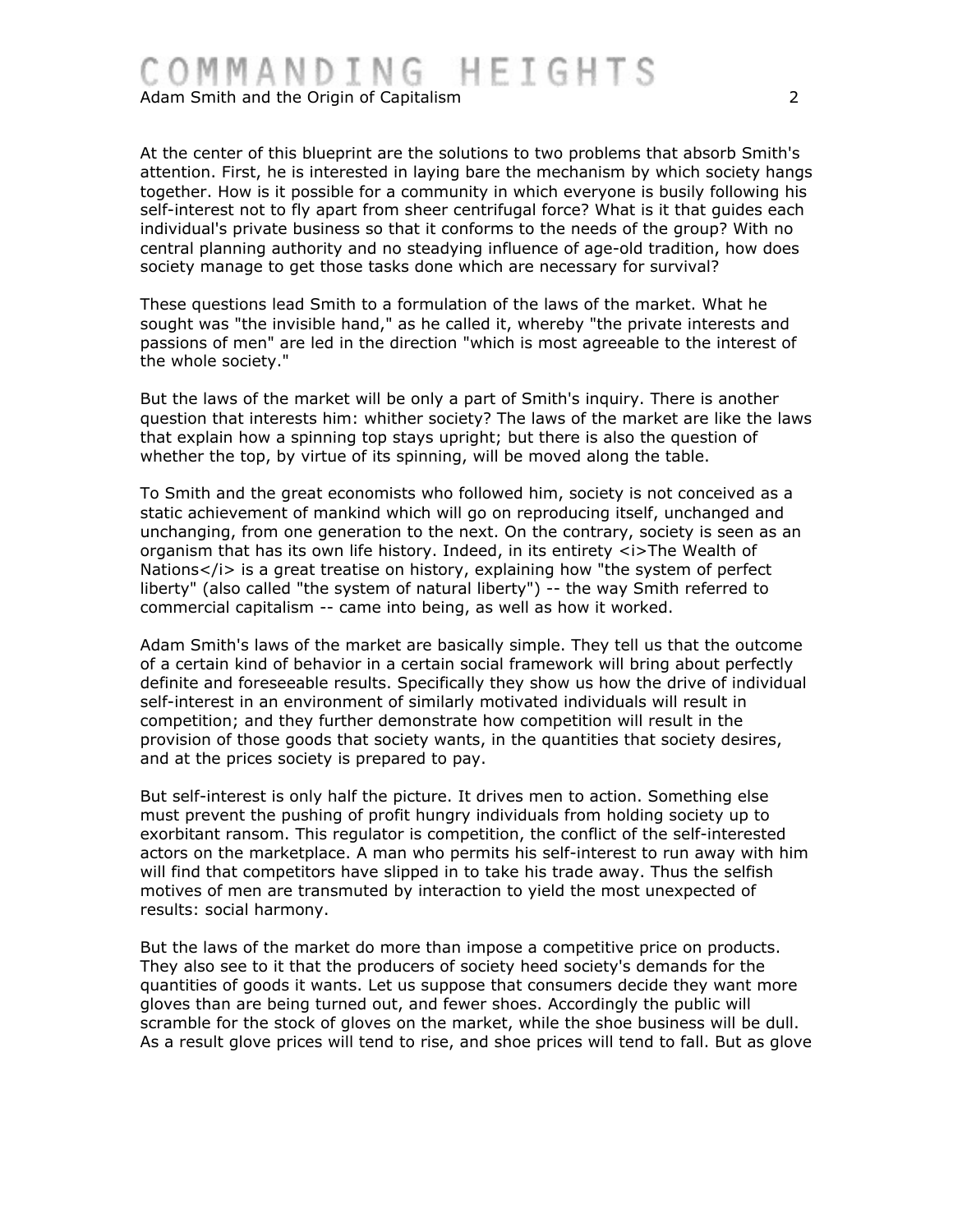prices rise, profits in the glove industry will rise, too; and as shoe prices fall, profits in shoe manufacture will slump. Again self-interest will step in to right the balance. Workers will be released from the shoe business as shoe factories contract their output; they will move to the glove business, where business is booming. The result is quite obvious: glove production will rise and shoe production fall.

Through the mechanism of the market, society will have changed the allocation of its elements of production to fit its new desires. Yet no one has issued a dictum, and no planning authority has established schedules of output. Self-interest and competition, acting one against the other, have accomplished the transition.

And one final accomplishment. Just as the market regulates both prices and quantities of goods according to the final arbiter of public demand, so it also regulates the incomes of those who cooperate to produce those goods. If profits in one line of business are unduly large, there will be a rush of other businessmen into that field until competition has lowered surpluses. If wages are out of line in one kind of work, there will be a rush of men into the favored occupation until it pays no more than comparable jobs of that degree of skill and training. Conversely, if profits or wages are too low in one trade area, there will be an exodus of capital and labor until the supply is better adjusted to the demand.

All this may seem somewhat elementary. But consider what Adam Smith has done, he has found in the mechanism of the market a self-regulating system for society's orderly provisioning.

Does the world really work this way? To a very real degree it did in the days of Adam Smith. Business was competitive, the average factory was small, prices did rise and fall as demand ebbed and rose, and changes in prices did invoke changes in output and occupation.

And today? Does the competitive market mechanism still operate?

This is not a question to which it is possible to give a simple answer. The nature of the market has changed vastly since the 18th century. We no longer live in a world of atomistic competition in which no man can afford to swim against the current. Today's market mechanism is characterized by the huge size of its participants: giant corporations and strong labor unions obviously do not behave as if they were individual proprietors and workers. Their very bulk enables them to stand out against the pressures of competition, to disregard price signals, and to consider what their self-interest shall be in the long run rather than in the immediate press of each day's buying and selling.

That these factors have weakened the guiding function of the market mechanism is apparent. But for all the attributes of modern-day economic society, the great forces of self-interest and competition, however watered down or hedged about, still provide basic rules of behavior that no participant in a market system can afford to disregard entirely. Although the world in which we live is not that of Adam Smith, the laws of the market can still be discerned if we study its operations....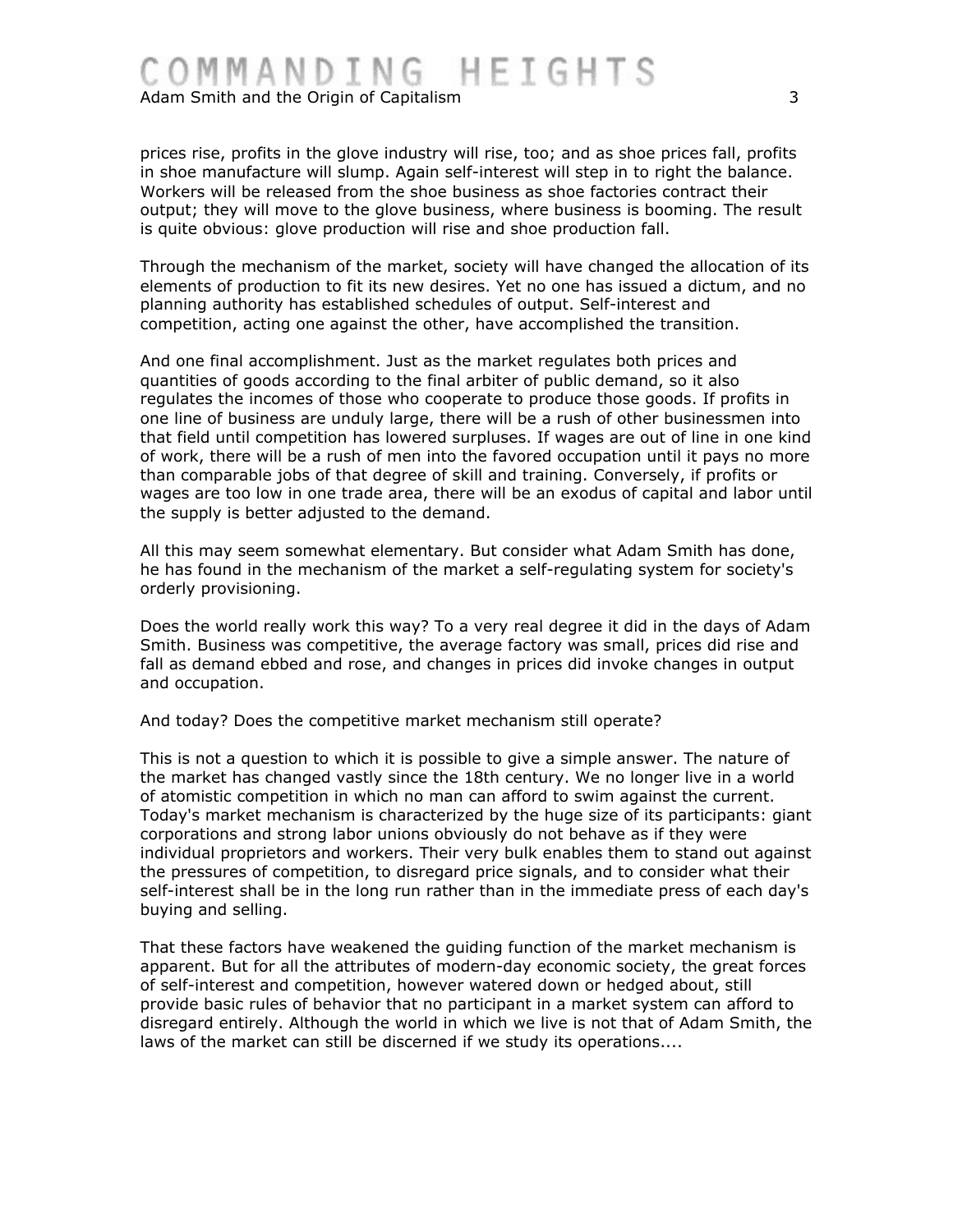<b>Smith's View of Economic Growth</b>

"No society can surely be flourishing and happy, of which by far the greater part of the numbers are poor and miserable," he wrote. And not only did he have the temerity to make so radical a statement, but he proceeded to demonstrate that society was in fact constantly improving; that it was being propelled, willy-nilly, toward a positive goal. It was not moving because anyone willed it to, or because Parliament might pass laws, or England win a battle. It moved because there was a concealed dynamic beneath the surface of things which powered the social whole like an enormous engine.

For one salient fact struck Adam Smith as he looked at the English scene. This was the tremendous gain in productivity which sprang from the minute division and specialization of labor.

There is hardly any need to point out how infinitely more complex present-day production methods are than those of the 18th century. Smith was sufficiently impressed with a small factory of ten people to write about it; what would he have thought of one employing ten thousand! But the great gift of the division of labor lies in its capacity to increase what Smith calls "that universal opulence which extends itself to the lowest ranks of the people." That universal opulence of the 18th century looks like a grim existence from our modern vantage point. But if we view the matter in its historical perspective , it is clear that, mean as his existence was, it constituted a considerable advance.

What is it that drives society to this wonderful multiplication of wealth and riches? Partly it is the market mechanism itself, for the market harnesses man's creative powers in a milieu that encourages him, even forces him, to invent, innovate, expand, take risks. But there are more fundamental pressures behind the restless activity of the market. In fact, Smith sees two deep-seated laws of behavior which propel the market system in an ascending spiral of productivity.

The first of these is the Law of Accumulation. The object of the great majority of the rising capitalists was first, last, and always, to accumulate their savings.

But Adam Smith did not approve of accumulation for accumulation's sake. He was, after all, a philosopher, with a philosopher's disdain for the vanity of riches. Rather, in the accumulation of capital Smith saw a vast benefit to society. For capital -- if put to use in machinery -- provided just that wonderful division of labor which multiplies man's productive energy. Accumulate and the world will benefit, says Smith.

But here is a difficulty: accumulation would soon lead to a situation where further accumulation would be impossible. For accumulation meant more machinery, and more machinery meant more demand for workmen. And this in turn would sooner or later lead to higher and higher wages, until profits -- the source of accumulation - were eaten away. How is this hurdle surmounted?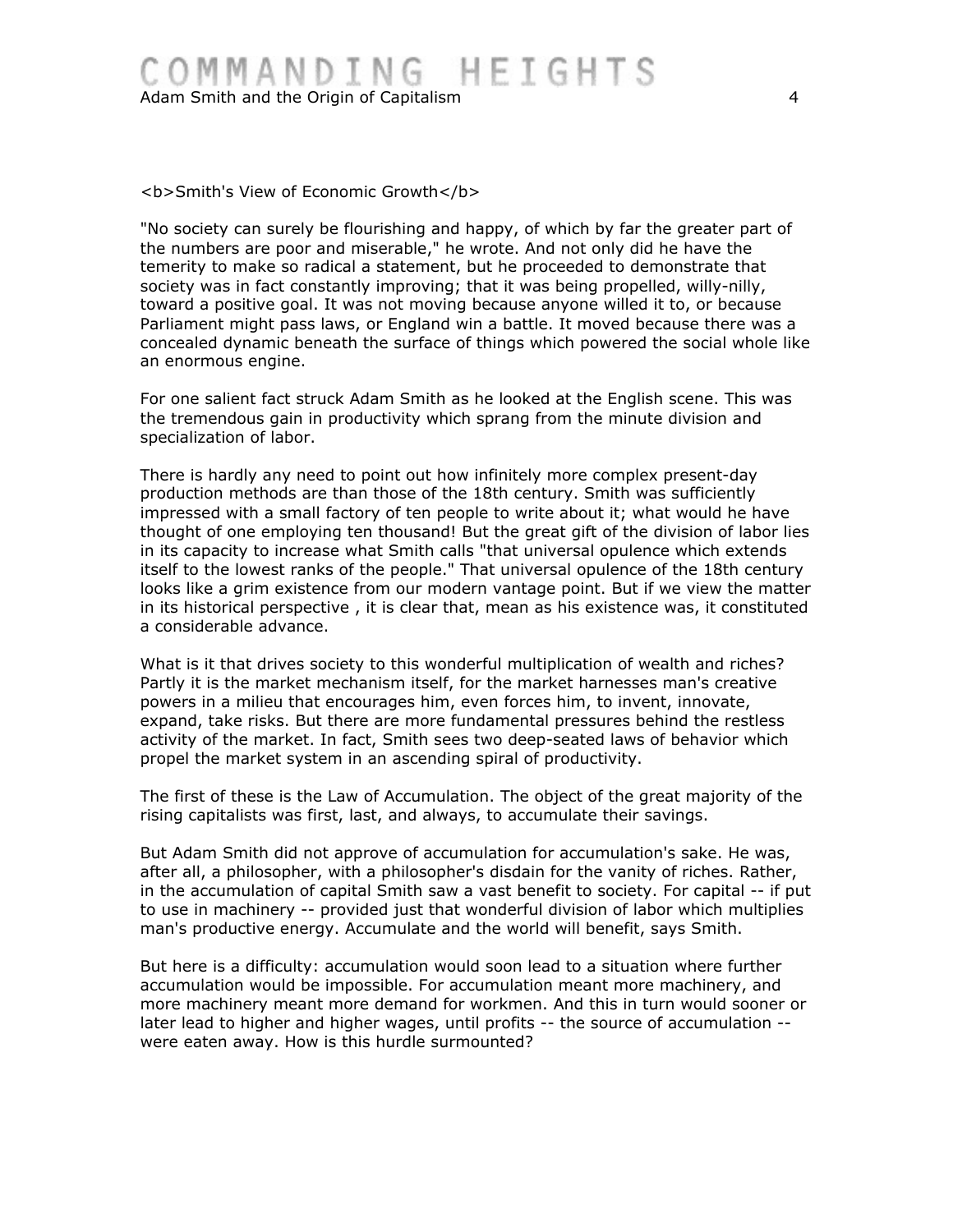It is surmounted by the second great law of the system: the Law of Population.

To Adam Smith, laborers, like any other commodity, could be produced according to the demand. If wages were high, the number of workpeople would multiply; if wages fell, the numbers of the working class would decrease. Smith put it bluntly: "... the demand for men, like that for any other commodity, necessarily regulates the production of men."

If the first effect of accumulation would be to raise the wages of the working class, this in turn would bring about an increase in the number of workers. And now the market mechanism takes over. Just as higher prices on the market will bring about a larger production of gloves and the larger number of gloves in turn press down the higher prices of gloves, so higher wages will bring about a larger number of workers, and the increase in their numbers will set up a reverse pressure on the level of their wages.

And this meant that accumulation might go safely on. The rise in wages which it caused and which threatened to make further accumulation unprofitable is tempered by the rise in population. Smith has constructed for society a giant endless chain. As regularly and as inevitably as a series of interlocked mathematical propositions, society is started on an upward march. From any starting point the probing mechanism of the market first equalizes the returns to labor and capital in all their different uses, sees to it that those commodities demanded are produced in the right quantities, and further ensures that prices for commodities are constantly competed down to their costs of production. But further than this, society is dynamic. From its starting point accumulation of wealth will take place, and this accumulation will result in increased facilities for production and in a greater division of labor.

This is no business cycle that Smith describes. It is a long-term process, a secular evolution. And it is wonderfully certain. Provided only that the market mechanism is not tampered with, everything is inexorably determined by the preceding link. A vast reciprocating machinery is set up with all of society inside it: only the tastes of the public -- to guide producers -- and the actual physical resources of the nation are outside the chain of cause and effect.

But observe that what is foreseen is not an unbounded improvement of affairs. There will assuredly be a long period of what we call economic growth but the improvement has its limits. In the very long run, well beyond the horizon, he saw that a growing population would push wages back to their "natural" level. Growth would come to an end when the economy had extended its boundaries to their limits, and then fully utilized its increased economic "space."

Smith did not see the organizational and technological core of the division of labor as a self-generating process of change, but as a discrete advance that would impart its stimulus and then disappear. For all its optimistic boldness, Smith's vision is bounded, careful, sober -- for the long run, even sobering.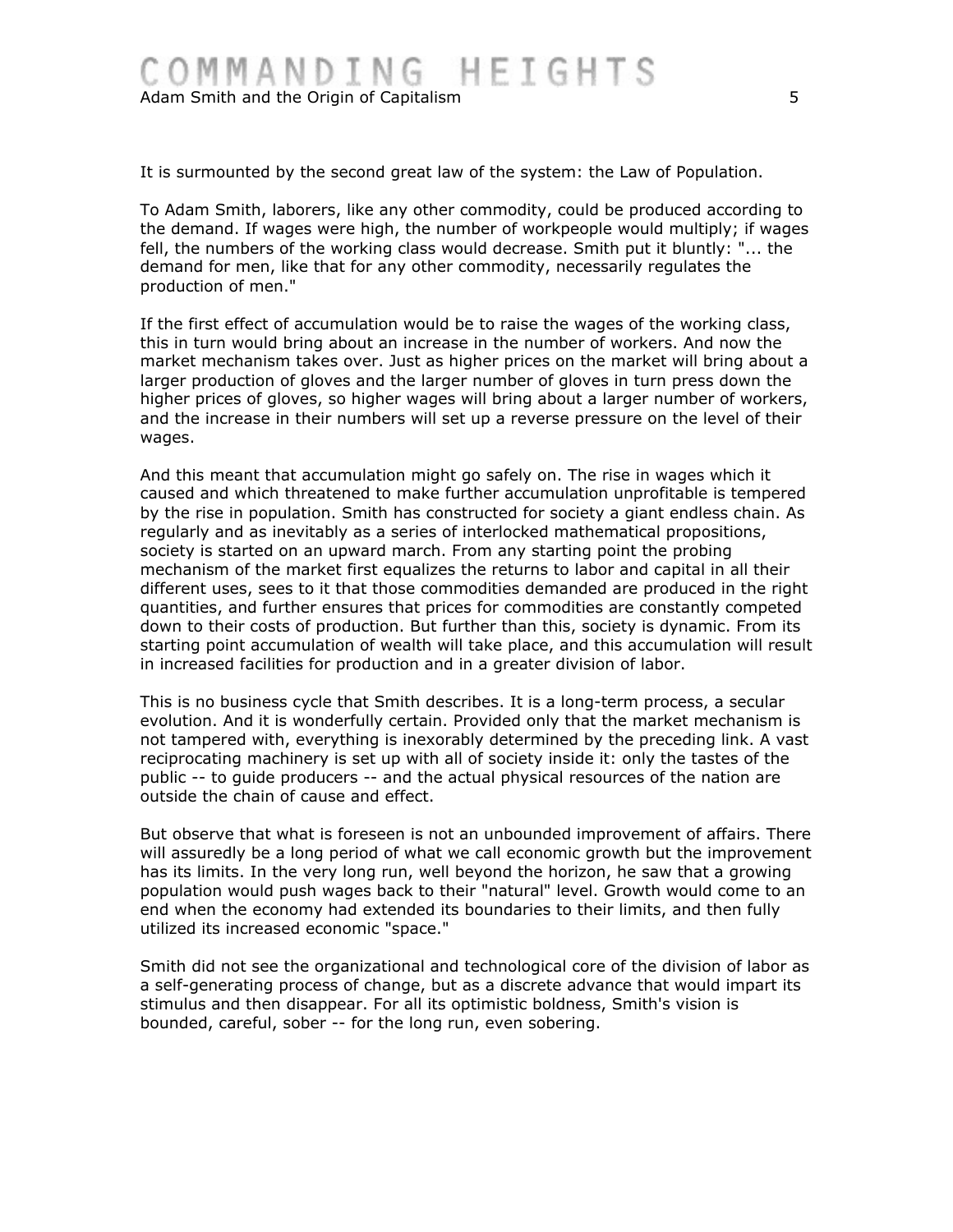## OMMANDING HEIGHTS

Adam Smith and the Origin of Capitalism 6

No wonder, then, that the book took hold slowly. It was not until 1800 that the book achieved full recognition. By that time it had gone through nine English editions and had found its way to Europe and America. Its protagonists came from an unexpected quarter. They were the rising capitalist class excoriated for its "mean rapacity." AII this was ignored in favor of the great point that Smith made in his inquiry: let the market alone.

In Smith's panegyric of a free and unfettered market the rising industrialists found the theoretical justification they needed to block the first government attempts to remedy the scandalous conditions of the times. For Smith's theory does unquestionably lead to a doctrine of laissez-faire. To Adam Smith the least government is certainly the best: governments are spendthrift, irresponsible, and unproductive. And yet Adam Smith is not necessarily opposed to government action that has as its end the promotion of the general welfare.

## <b>Government's Economic Role</b>

Smith specifically stresses three things that government should do in a society of natural liberty. First, it should protect that society against "the violence and invasion of other societies. Second, it should provide an "exact administration of justice" for all citizens. And third, government has the duty of "erecting and maintaining those public institutions and those public works which may be in the highest degree advantageous to a great society," but which "are of such a nature that the profit could never repay the expense to any individual or small number of individuals."

Put into today's language, Smith explicitly recognizes the usefulness of public investment for projects that cannot be undertaken by the private sector -- he mentions roads and education as two examples.

What Smith is against is the meddling of the government with the market mechanism. He is against restraints on imports and bounties on exports, against government laws that shelter industry from competition, and against government spending for unproductive ends. These activities of the government all bear against the proper working of the market system. Smith never faced the problem that was to cause such intellectual agony for later generations of whether the government is weakening or strengthening that system when it steps in with welfare legislation.

## <b>The Danger of Monopoly</b>

The great enemy to Adam Smith's system is not so much government per se as monopoly in any form. The trouble with such goings-on is not so much that they are morally reprehensible in themselves -- they are, after all, only the inevitable consequence of man's self-interest -- as that they impede the fluid working of the market. Whatever interferes with the market does so only at the expense of the true wealth of the nation.